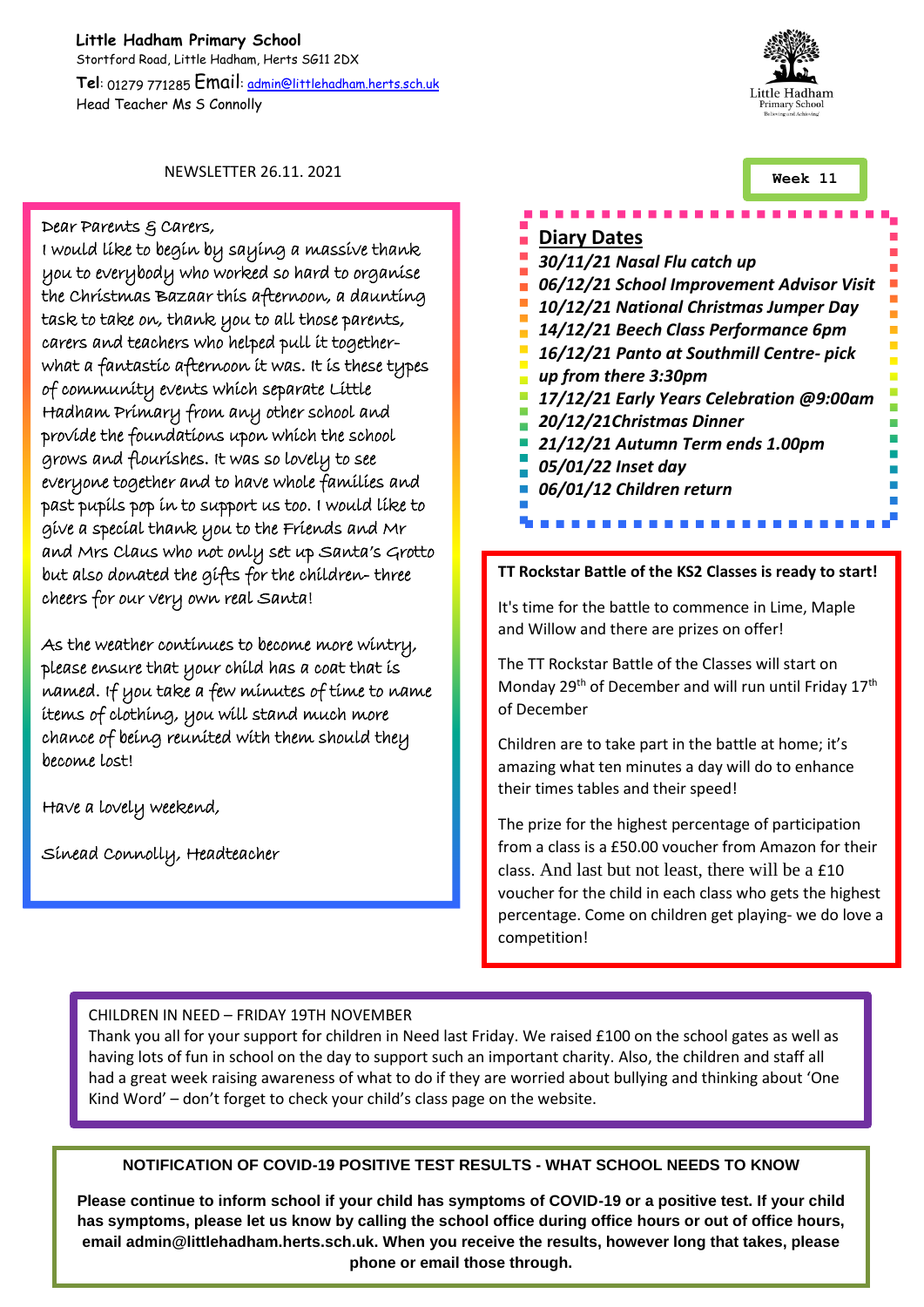News from the classes…

What fun the Early Years have had finding triangles and making patterns this week. We have shared so many Julia Donaldson stories with Stick Man being a firm favourite. Our 'Kindness Jar' is filling up nicely and the children have enjoyed being outside in

the frosty but sunny weather.



 In Beech class we have been working hard on our choreography in Dance. We have enjoyed being able to move around in different ways and learn how to string together difference sequences in order complete a dance routine. The children have been consolidating their understanding of tens and ones and have deepened their learning by using different manipulatives to show numbers 11-20. We have

also started looking at features of maps and have had a go at



making our own village map. The children loved getting to design their own village and add features such as swimming pools and moving theatres!

Lime class have been busy with their new topic all about predators. They have written some excellent Haiku poems about predators and their prey - counting the syllables carefully of course!



They have been flying high in gymnastics, using the apparatus to practise jumping and landing.

Also, they have been learning all about maps and keys in Geography and had to guess what some some OS map symbols might represent.





Maple class have been learning about how Native Americans communicated with each other using smoke signals. In our science lesson we used lamps and switches in circuits to communicate messages using Morse code. Great teamwork and problem solving!





The chilly air did not cool Willow's enthusiasm for all things Forest! We worked together to create an excellent pulley system. Sometimes there's nothing better than a shower of crisp autumnal leaves.

Did you know there are two types of cholesterol? In Science, we learnt that our bodies make the good kind of cholesterol, needed to keep our blood vessels clean. We also learnt more about healthy balanced diets and foods with low and high levels of cholesterol. During our Science lesson, we had great fun making our own butter by shaking cream. Of

course, we just had to try the butter. The verdict…the best butter ever! Everything in moderation!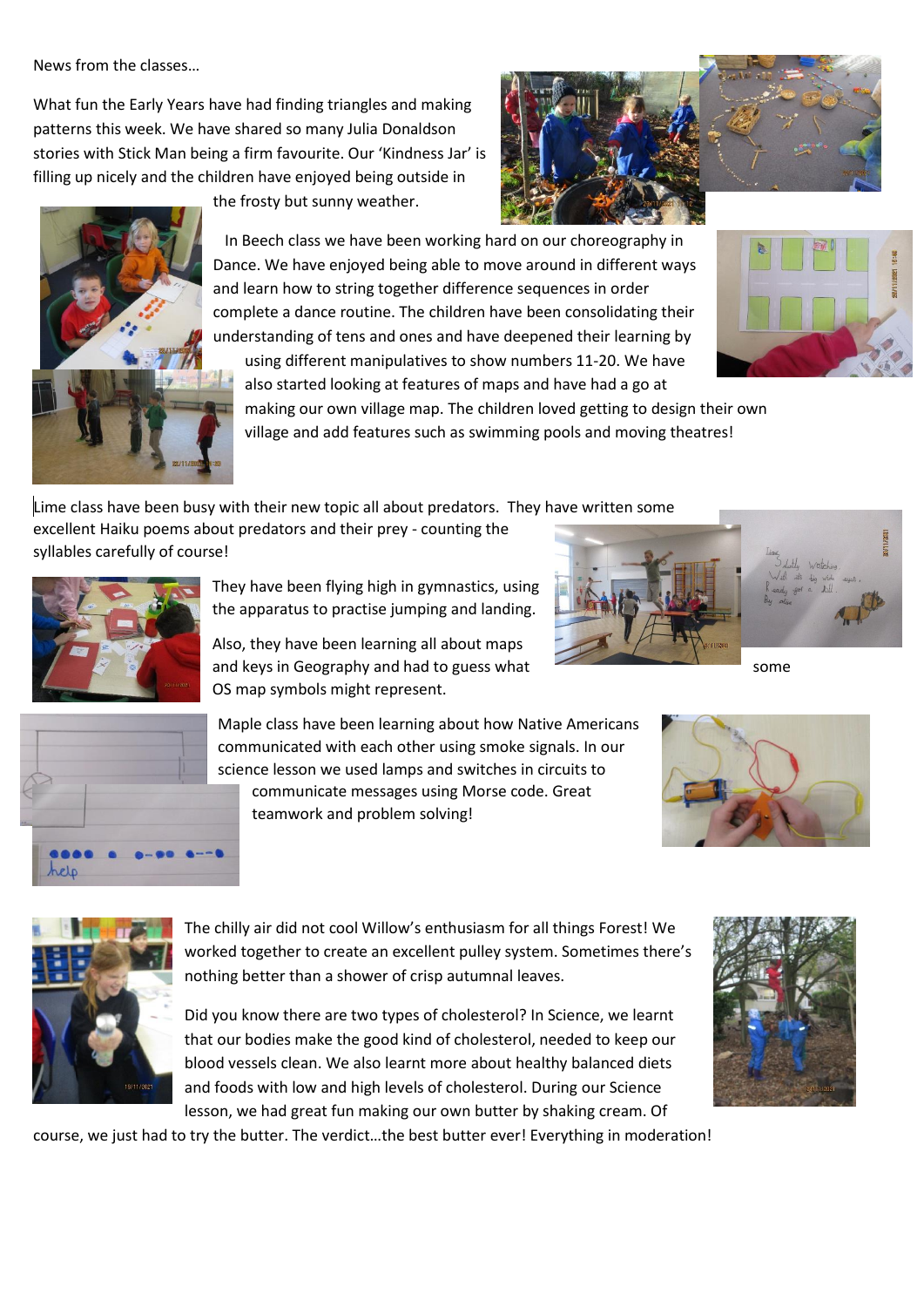

# **What an AMAZING Christmas Raffle Huge thanks to…**

**iPad donated by Taylor Wimpey 3 hampers donated by Graham Construction 1 month unlimited gym membership at Crossfit Huntsman Family ticket for 4 at Henry Moore Foundation Steak night dinner for two at The Catherine Wheel Teeth whitening kit from Diamond Whites £80 wine voucher donated by David Lee 2 pairs of socks from Genevieve Sweeney Beer from Hadham Brewery Tesco 2 x box of sweets South Mill Arts Pantomime tickets x4 1 hour float at The Float Retreat The Nags Head £30 Voucher for restaurant Golf World Stansted Adventure golf family 4 Beer from The Belgian brewer Four Acres Estate Champagne cider Devonshire Cream tea for two at South street pantry 3 bottles of wine donated by Wine Story Smoke BBQ kitchen £15 Voucher 2 tickets for any gig at The Horn at the Half Moon Pircio £35 Voucher Nail Diva £15 voucher Amy's Nail Spa £10 Voucher 2 x Complimentary Cut and Finish at M Salon The Barber Chop The Close Shave Wash & Style and Full Monty at VIP Barbers**